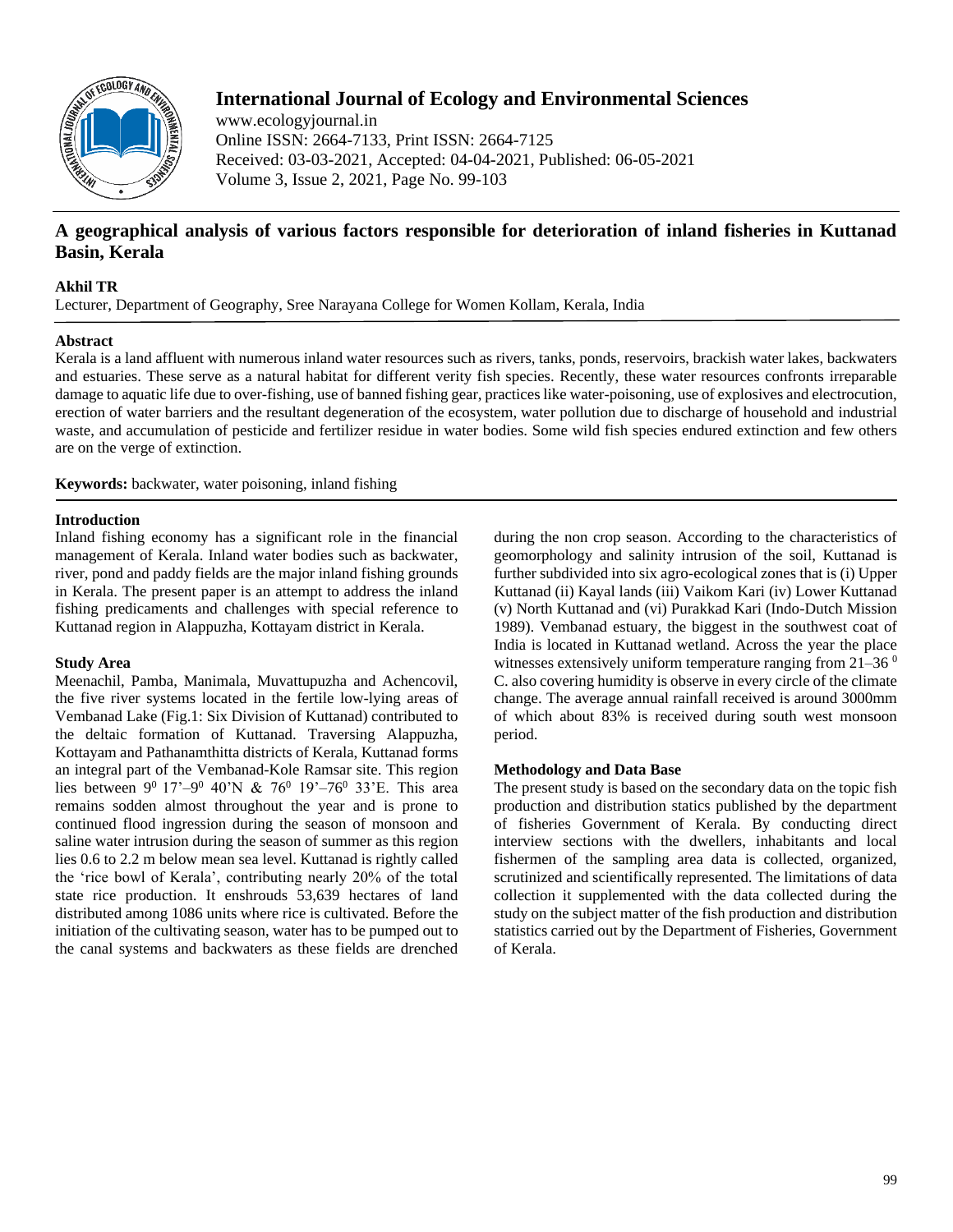### **Results and Discussion**



**Source:** S. prasanth Narayan, Ornithofauna and its conservation in the Kuttanad wetlands, southern portion of Vembanad-Kole Ramsar site, India

#### **Fig 1:** Six Divisions of Kuttanad

**Table 1:** Fish production of India

| <b>Fish Production Of India (In Lakh Tones)</b> |               |               |  |  |
|-------------------------------------------------|---------------|---------------|--|--|
| <b>YEAR</b>                                     | <b>MARINE</b> | <b>INLAND</b> |  |  |
| 2014-2015                                       | 36.27         | 67.08         |  |  |
| 2015-2016                                       | 36.30         | 71.65         |  |  |
| 2016-2017                                       | 36.30         | 77.79         |  |  |
| 2017-2018                                       | 36.88         | 89.17         |  |  |
| 2018-2019                                       | 36.91         | 90.03         |  |  |
| 2019-2020                                       | 36.95         | 91.25         |  |  |



**Fig 2:** Graphical representation Fish production of India

By discerning the catalogue we can assume that in 2014-15 the marine fish production in India is about 36.27 lakh tones. Simultaneously the recorded inland fish production is about 67.08 lakh tones. After 5 years the development in marine fish production is a slow and intermittent one but the inland fish production is a sudden progressive on. As these fraudulent exploitation methods imposes grate pressure in Kuttanad aquatic ecosystem, the fauna witnesses gradual extinction of specious.

**Table 2:** Inland profile Kerala

| <b>Inland Profile Kerala</b> |       |            |  |
|------------------------------|-------|------------|--|
|                              | NO.   | Areas (ha) |  |
| <b>RIVERS</b>                | 44    | 85000      |  |
| <b>RESERVOIRS</b>            | 47    | 34205      |  |
| POND/TANKS                   | 47216 | 27625      |  |
| <b>BRAKISH WATER AREA</b>    |       | 65213      |  |
| <b>BACK WATERS</b>           | 53    | 46129      |  |
| PRAWN FILTRATION FIELDS      | 234   | 12873      |  |
| <b>MANGROVES</b>             |       | 1924       |  |

In Kerala there are total 44 rivers, 3 of them flowing toward east direction, and the others towards west. There are 47 reservoirs and 47216 ponds.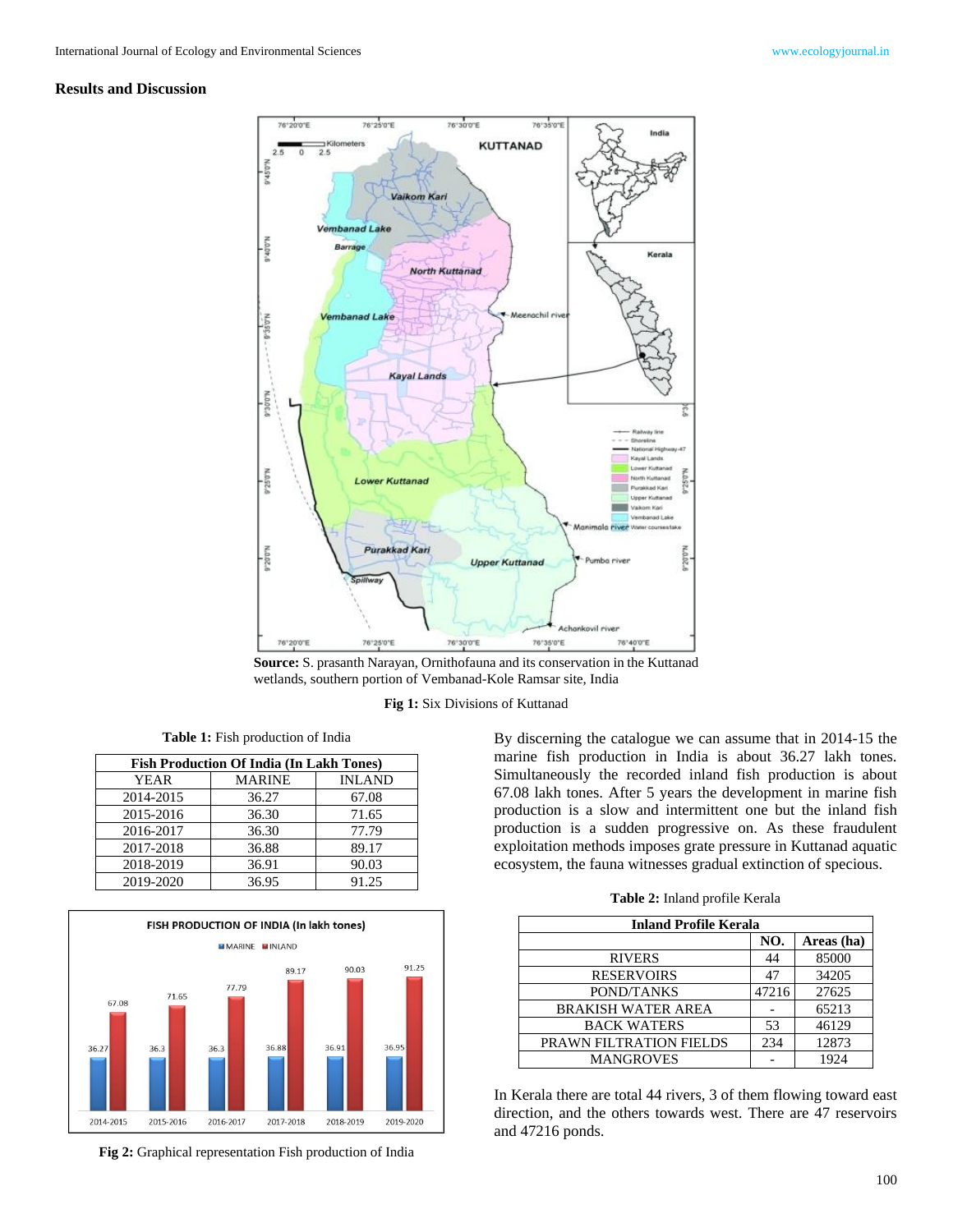

**Fig 3:** Graphical representation Inland Fish production of Kerala

This figure shows the difference in rate of aquaculture and inland fish capture. In the past three years the aquaculture is indirectly

proportional to inland fish capture. This proclivity induces an abrupt disparity in the inland fishing ecosystem.



**Fig 4:** Graphical representation Inland Fish production

According to the hand book on fisheries statistics, published by government of India in 2009, The total inland water bodies in the state constitute 7.38% and the brackish water bodies constitute 19.36% of the country. The contribution of inland fisheries to total fish production of the state is 27.81% (in quantity) while its share in terms of value is 40.66%. It indicates that inland fish in

the state fetches higher price. The relative share of Kerala's fisheries output from the span of 2000-2001compared to 2019- 2020 shows a decline. In 2000-2001 the relative share of inland fish production was 3% of the country while it has declined to 2.42% in 2019-2020. The relative share of total fish production of the state had declined from 11.53% to 5.93% during the period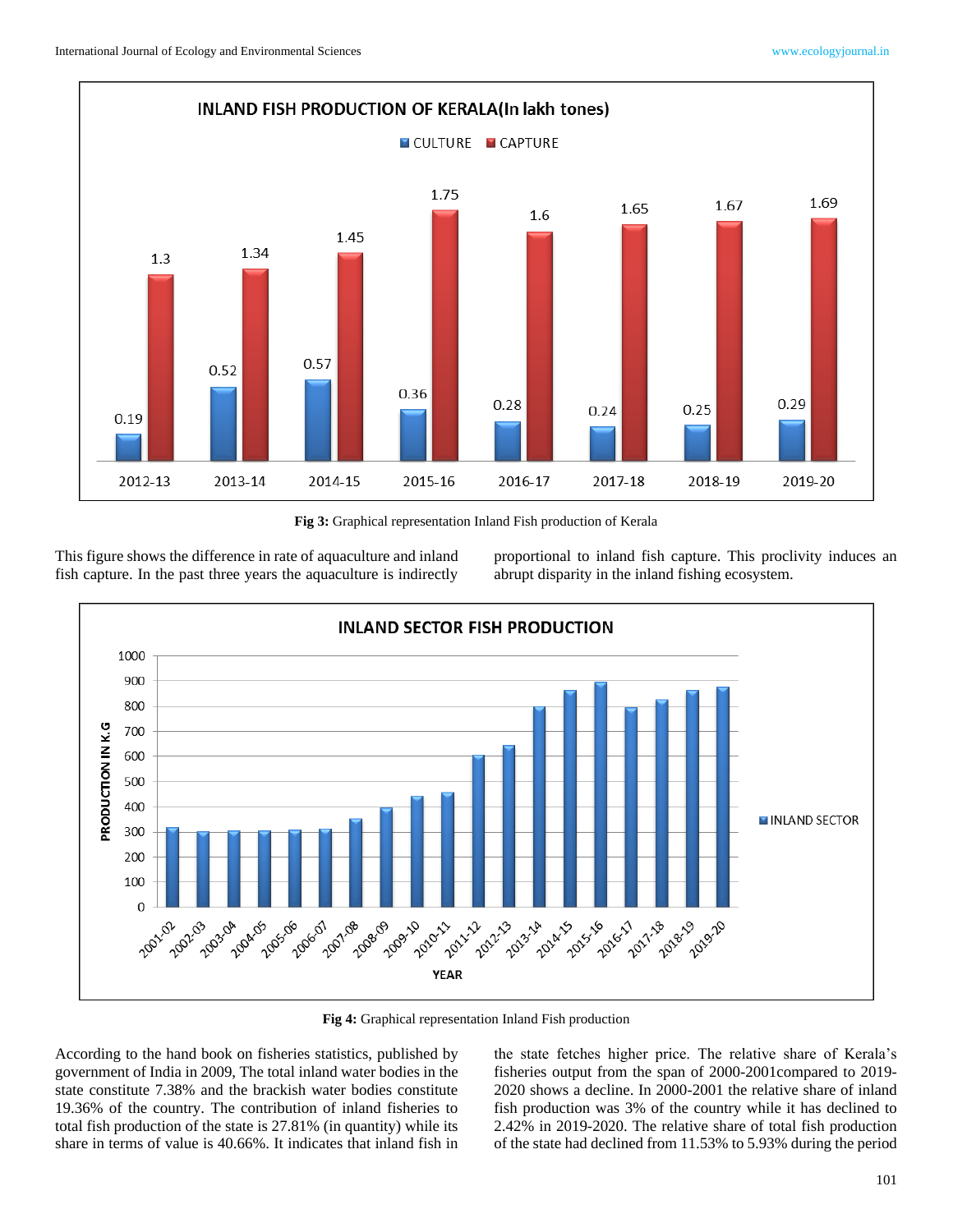**Table 3:** Common fresh water fishes of Kuttanad

| <b>Common Fresh Water Fishes Of Kuttanad</b> |                                   |                         |  |
|----------------------------------------------|-----------------------------------|-------------------------|--|
| No                                           | <b>Name</b>                       | Scientific name         |  |
| 1                                            | <b>Stinging Catfish</b>           | Heteropneustes fossilis |  |
| $\overline{c}$                               | <b>Walking Catfish</b>            | Clarias batrachus       |  |
| 3                                            | <b>Yellow Catfish</b>             | Horabagrus brachysoma   |  |
| 4                                            | Longwhiskered Catfish             | Mystus gulio            |  |
| 5                                            | Boal                              | Wallago attu            |  |
| 6                                            | Giant Danio                       | Danio malabaricus       |  |
| 7                                            | Karnataka Barbe                   | Puntius carnaticus      |  |
| 8                                            | Peninsular Olive Barb             | Puntius sarana          |  |
| 9                                            | <b>Tiger Panchax</b>              | Aplocheilus lineatus    |  |
| 10                                           | Orange chromide                   | Etroplus maculates      |  |
| 11                                           | Mullet                            | Mugil cephalus          |  |
| 12                                           | <b>Freshwater Garfish</b>         | Xenentodon cancila      |  |
| 13                                           | Malabar leaf fish, Common catopra | Pristolepis marginata   |  |
| 14                                           | Tire track eel                    | Mastacembelus armatus   |  |
| 15                                           | Indian mottled eel                | Anguilla bengalensis    |  |
| 16                                           | Cobra Snakehead                   | Channa marulius         |  |
| 17                                           | Tank goby                         | Glossogobius giuris     |  |
| 18                                           | Ceylon Snake head                 | Channa orientalis       |  |

The food security and rural livelihood is dependent upon the availability of capture fisheries in the rivers, lakes, channels, flood plain water bodies, tanks and ponds. It is vital to adapt a sustainable use of small indigenous species in both capture and culture fisheries system as they are the only source of nutrition for the rural poor. This method will also maintain biodiversity. There are many studies based on estuarine, reservoir fisheries conducted; but researches and studies about this specified area is limited. The data collection and sampling on reverine fishing is a difficult task as the modes operandi is not systematized and methodical. A few investigations on this area unveiled abundance of Tilapia, a species of cichlid fish population, replacing the native fish fauna. The alien invasive species are the major threat to biodiversity conservation and second major cause of extinction of native and endemic species around the world. The fishes of Kuttanad river system are subjected to severe overfishing leading to killing of spawned fish population. Over exploitation of fishery resources due to its extra ordinary economic value has been a causative factor exacerbating the vulnerability of the population in different ecosystems. Owing to ever increasing demand of fish as food, the aquatic ecosystems are under constant pressure which leads to the depletion fish fauna.

#### **Conclusion and Recommendation**

The aquatic biodiversity of the world is getting depleted alarmingly as a result of various factors like habitat loss, pollution, and introduction of exotic species, overexploitation and other anthropogenic activities. The loss is severe in freshwater ecosystem and accounts for 0.1% of hydrosphere, but harbor 40% of the fish species so far recorded. The diversity of fish in Kuttanad river system is excellent indicators of water quality. In order to maintain a healthy biodiversity and abundance of fish certain recommendations on conservation measures are put in place. Harvesting during the spawning period must be avoided. Harvesting juveniles should be prohibited. Introduction of invasive species like tilapia, mosquito fish and guppies into the river should be controlled at any cost. Aware local inhabitants about the life cycles of freshwater fish and the negative impact of pollution with sewage, fertilizers, pesticides and other chemicals

as Anthropogenic activities have led to the degradation of Kuttanad at a faster pace. Formulate and implement a comprehensive inland fisheries policy. Strictly enforce the existing rules and regulations regarding the use of nets and other fishing gear, and the prohibition of destructive devices. Prevent further encroachment on existing fishable land bodies. While designing any further development projects in the Kuttanad region give due importance to the inland fishing sector and implement only those projects that are environment-friendly. Reassess the usefulness of Thanneermukkam Bund and Thottappally Spillway in the light of the serious environmental problems caused by them. Take appropriate steps to mitigate water pollution discharge of household and industrial waste. Persuade rice farmers to use only the optimum quantities of pesticides and chemical fertilizers; and restrict dredging activities in Kuttanad region. Rejuvenate the 'Fish Disease Monitoring Cell' set up under the State Fisheries Department in 1991 to deal with problems related to inland fish diseases.

#### **Reference**

- 1. Chandy M. Study on the avifauna of rice fields in and around Vembanad Lake. Ph.D. Dissertation, Mahatma Gandhi University, Kottayam, Kerala, 2003.
- 2. FAO. Rehabilitation of rivers for fish. Food and Agricultural Organization of the United Nations, Fiishing News Books, London, 1998.
- 3. Gopalakrishnan A, Basheer VS. Occurrence of *Labeo rohita* and *Cirrhinus mrigala* in Mennachil, Manimala and Pampa rivers, Kerala. In: Ponniah, A. G., Gopalakrishnan A. (Eds.), Endemic fish diversity of Western Ghats, NBFGRNATP, National Bureau of Fish Genetic Resources, Lucknow, U. P., India, 2000, 167-168.
- 4. Maltby ER. Waterlogged Wealth: Why Waste the World's Wet Places?. Earth scan, London, UK, 1986, 132
- 5. Prasanth Narayanan S, Thomas A.P, Sreekumar B. Ornithofauna and its conservation in the Kuttanad wetlands, southern portion of Vembanad-Kole Ramsar site, India; Journal of Threatened Texa,3(4):1663-1676.
- 6. Radhakrishnan MV, Sugumaran E. Fish diversity as a cue to the fisheries potential of veeranam lake, Tamilnadu, India. Paul VI (ed.) In Biodiversity: Issues Impacts, remediation and Significances. VL Media Solutions Publishers, new Delhi, 2012, 162-166.
- 7. Shari PV, Chitra KP. Kuttanadinte charithravum bhoomisastravum (History and geography of Kuttanad), 2005, 9-18. In: Joseph, M.J. (ed.). Kuttanattile jala punarujjeevana prayoga sadhyathakal (Water reclaiming in Kuttanad; Possible chances). Planet Kerala, Trivandrum, 131pp. (In Malayalam).
- 8. Sinha M, Mukhopadhyay MK, Hajra A. Inland fisheries development: achievements and destinations for twenty first century. In: Sinha, M., Mukhopadhyay, M. K. and Hajra, A. (Eds.), Souvenir: the National Seminar on Ecofriendly Management of Resources for Doubling of Fish Production-Strategies for 21st Century. Inland Fisheries Society of India, CIFRI, Barrackpore, India, 1999, 25-35.
- 9. Sreejith KA. Human impact on Kuttanad wetland ecosystem-An overview; International journal of science, environment technology,2013:2(4):679-690